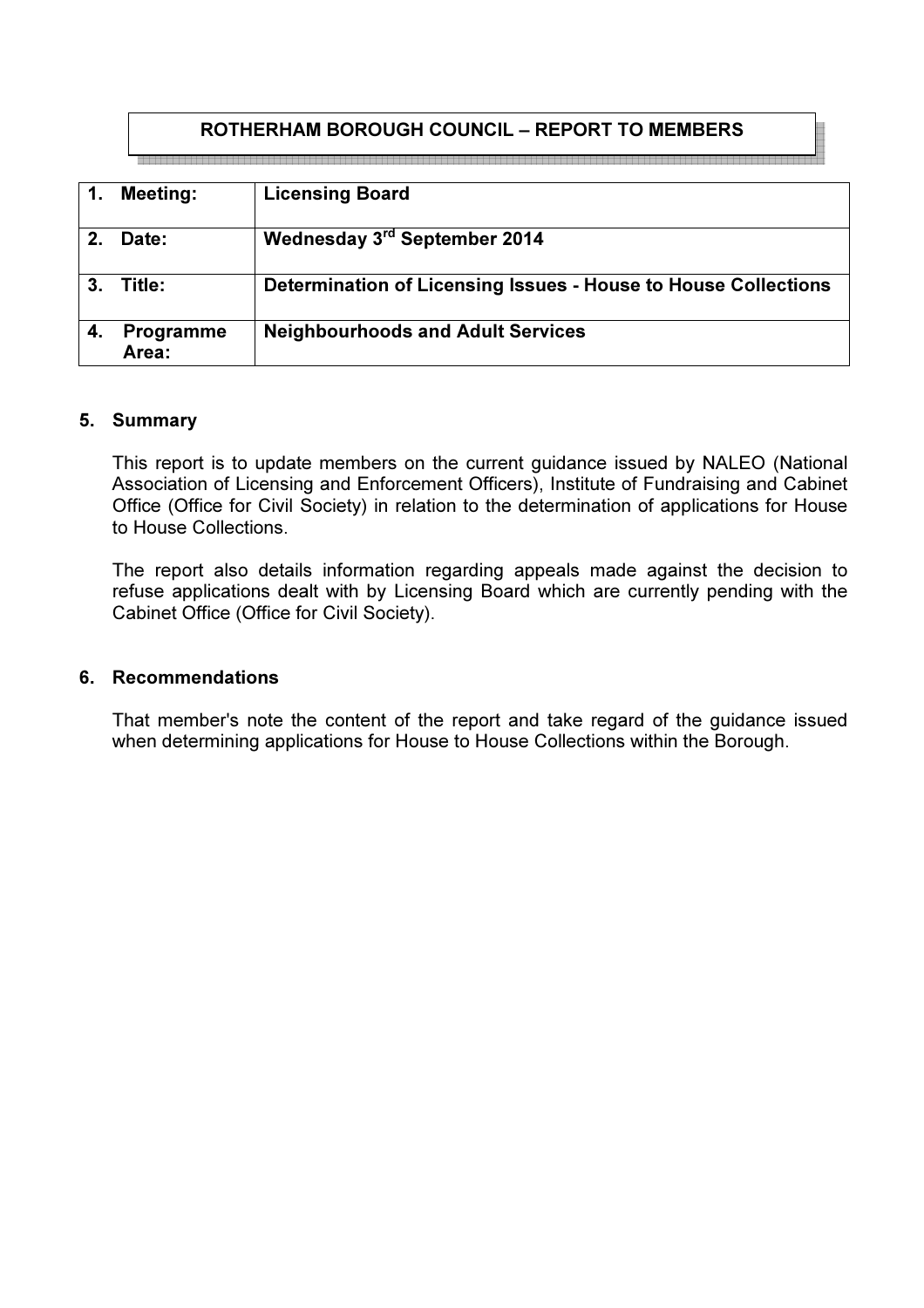## 7. Proposals and Details

The licensing of charitable door to door collections is principally governed by the House to House Collections Act 1939 together with the House to House Collections Regulations 1947. With the exception of a limited number of major national charities which hold national exemptions issued by the Cabinet Office, the majority of charitable door to door collectors must first all obtain a licence from the relevant licensing authority.

Under the 1939 Act, a licensing authority may refuse to grant a licence, or where a licence has been issued revoke it, if it appears to the authority that:-

- 1. The total amount likely to be applied for charitable purposes as the result of the collection (including any amount already so applied) is inadequate in proportion to the value of the proceeds likely to be received including any proceeds already received);
- 2. Remuneration which is excessive in relation to the total amount aforesaid is likely to be, or has been, retained or received out of the proceeds of the collection by any person;
- 3. The grant of a licence would be likely to facilitate the commission of an offence under Section Three of the Vagrancy Act 1824, or that an offence under that section has been committed in connection with the collection;
- 4. The applicant or the holder of the licence is not a fit and proper person to hold a licence by reason of the fact that he has been convicted in the United Kingdom of any offences specified in the Schedule to this Act, or has been convicted in any part of her Majesty's dominions of any offence conviction for which necessarily involved a finding that he acted fraudulently or dishonestly, or of an offence of a kind the commission of which would be likely to be facilitated by the grant of a licence;
- 5. The applicant or the holder of the licence, in promoting a collection in respect of which a licence has been granted to him, has failed to exercise due diligence to secure that persons authorised by him to act as collectors for the purposes of the collection were fit and proper persons, to secure compliance on the part of persons so authorised with the provisions of regulations made under this Act, or to prevent prescribed badges or prescribed certificates of authority being obtained by persons other than persons so authorised; or
- 6. The applicant or holder of the licence has refused or neglected to furnish to the Authority such information as they may have reasonably required for the purpose of informing themselves as to any of the matters specified in the foregoing paragraphs.

The Charities Acts 1992 and 2006 place three obligations on Charities with regards to charitable collections:-

- 1 The trustees have a legal duty to act in the best interest of the organisation.
- 2 If a partnership is formed with an external organisation, a contract is required, setting out the benefits and obligations of each party.
- 3 If a commercial party gains financially from the partnership, a solicitation statement is needed. The statement must name the benefiting charity and outline a financial amount that the charity will receive. This statement can be written or verbal, but must be made before a donation is made.

 These obligations are there to protect charities best interests and ensure that the public are aware of the true benefit to the charity and can make an informed decision of who to donate to.

## What constitutes as Charitable Purpose

Under the 1939 Act a licence can be refused if the proportion of proceeds going for 'charitable purpose' is inadequate.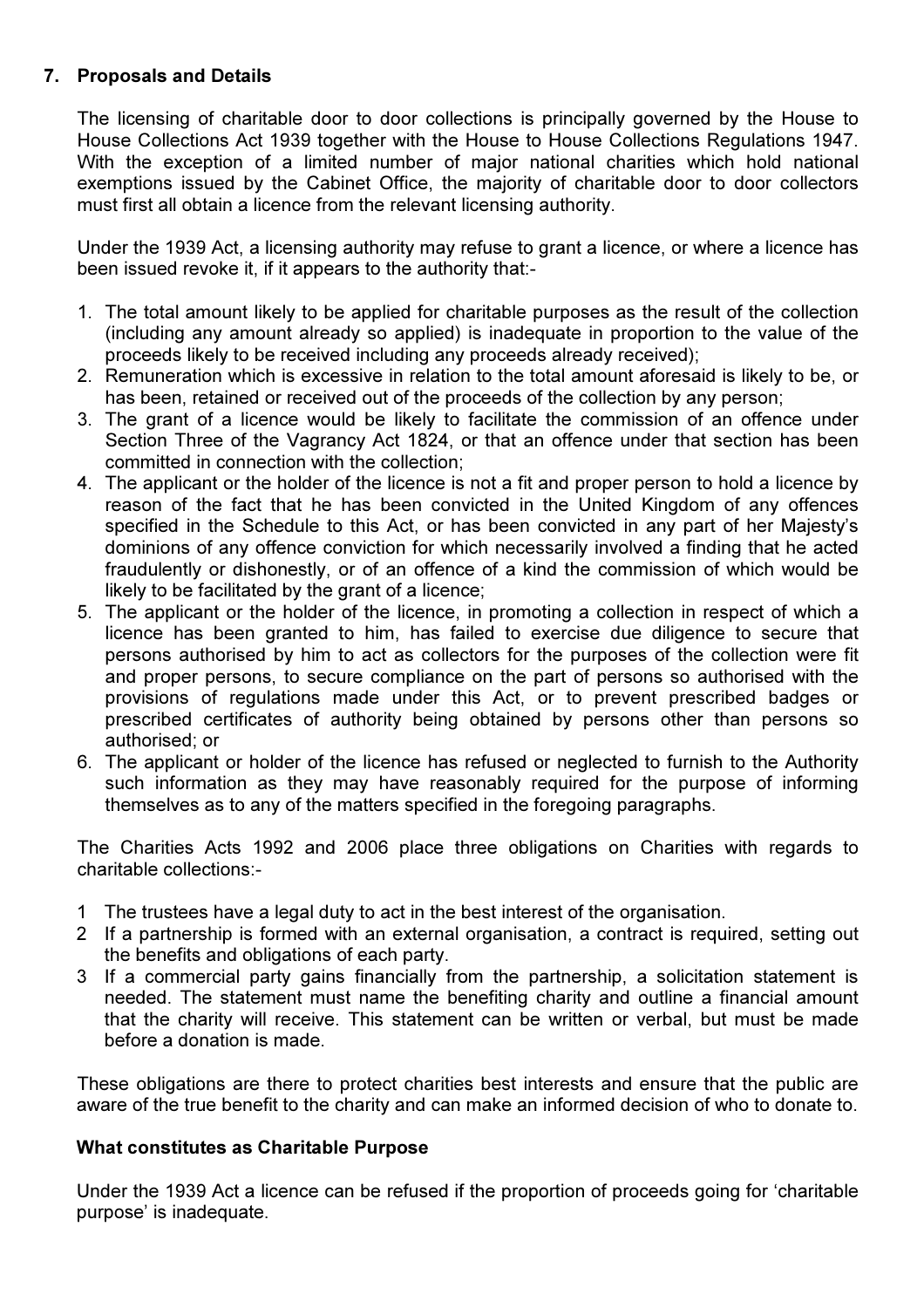The 1939 Act defines 'charitable purpose' as any charitable, benevolent or philanthropic purpose, whether or not the purpose is charitable within the meaning of any rule of law. Section Two of the Charities Act 2006 also defines 13 purposes which are considered charitable and are:-

The prevention or relief of poverty;

The advancement of education;

The advancement of religion;

The advancement of health or the saving of lives;

The advancement of citizenship or community development;

The advancement of the arts, culture, heritage or science;

The advancement of amateur sport;

The advancement of human rights, conflict resolution or reconciliation or the promotion of religious or racial harmony or equality and diversity;

The advancement of environmental protection or improvement;

The relief of those in need by reason of youth, age, ill –health, disability, financial hardship or other disadvantage;

The advancement of animal welfare;

The promotion of the efficiency of the Armed Forces of the Crown, or of the efficiency of the Police, Fire and Rescue Services or Ambulance Services;

Any other purposes within subsection 4, which are:-

Any purposes not contained within the above definitions but recognised as charitable purposes under existing Charity Law or by virtue of Section 1 of the Recreational Charities Act 1958;

Any purposes that may reasonably be regarded as analogous to, or within the spirit of, any purposes falling within any of those paragraphs or the paragraph above; and

Any purposes that may reasonably be regarded as analogous to, or within the spirit of, any purposes which have been recognised under Charity Law as falling within the paragraph above or this paragraph.

## What is not a Charitable Purpose

Profit making businesses (including fundraising arms of charities) are not charitable purposes.

## Relevance of Percentages when considering applications

In the case of door to door collections the Cabinet Office advice that each case must be considered on its own merit, setting an arbitrary minimum percentage of the total value of the goods going to the Charity is problematic. Such figures usually bear no resemblance to the amount of proceeds raised for the actual charitable purpose. At the point at which goods have been collected, it is unlikely that the value of the proceeds generated for charitable purpose will be much more than 20%, whoever has undertaken the collection.

Typically, the cost of collecting door to door is substantial compared to the actual value of the goods at its point of collection, However there is still some scope for efficient charitable door to door collections to raise substantial sums of money for charity, albeit on relatively small profit margins per tonne of goods collected.

Where the collection is undertaken by a commercial third party, the charity is guaranteed an income (usually based on a per tonne basis), even if it turns out the commercial partner's collection costs are more than the revenue gained through the value of the goods collected. If the charity undertakes its own collection it is likely to raise more per tonne but incurs more risk.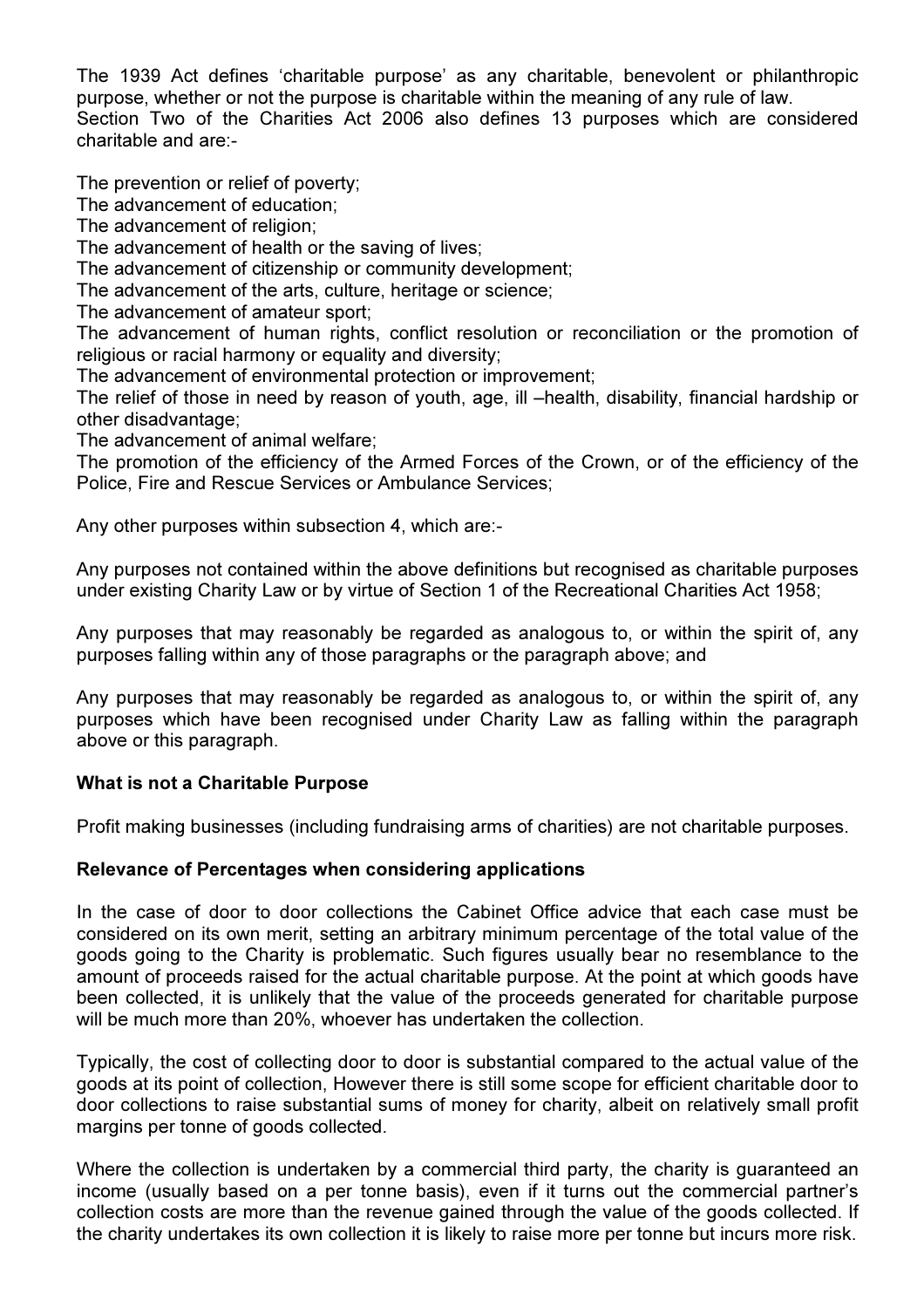### How can we be sure that the amount of proceeds going for charitable purpose is adequate?

Trustees are under a duty to ensure that all actions are in the best interest of the organisation. This will involve considering financial and reputation aspects before entering into a contract.

### Summary of important issues for consideration when determining an application

When considering applications the financial information is sometimes difficult to interpret. Unless the applicant is able to clearly identify the proportion that will be donated to a charitable purpose and the Licensing Board are confident in the calculations the applicant should be asked to clarify the information they have provided. If they are unable to clarify information requested, they should be first invited to withdraw the application. If they refuse to withdraw the application following a request for clarification then Licensing Board may be mindful to refuse the licence.

Things to take into consideration:-

- 1 The applicant must provide clear information about who is undertaking the collection (e.g. whether it is an individual, a commercial collection partner, a charity's commercial collection arm or a registered charity itself). It is also important that the application makes a clear distinction between the revenue received by the collector and the proceeds that are actually applied to the charitable purpose.
- 2 The collection costs incurred by the collector will vary dependent upon the method of collection and should be taken into account and deducted before the amount being sent for charitable purposes can be derived.
- 3 If the proportion allocated to the charitable purpose is clear, the Licensing Board must be satisfied that the amount to be given to the charitable purpose is adequate in relation to the proceeds received. The 1939 Act does not make any stipulation as to what constitutes an adequate proportion and it is up to the Licensing Board to make its own decision. The guidance issued is intended to help make the decision.
- 4 In deriving this, the Licensing Board need to be mindful that although the costs of collecting a tonne of clothing can be substantial in relation to the actual value of the clothing, this in itself should not be seen as an automatic reason for refusing a licence.
- 5 When assessing an application to undertake a charitable door to door collection, an assessment should be made whether the proceeds actually going for charitable purpose (after all remuneration/collection costs have been deducted) and should adopt a default position where they will only consider refusals if it is apparent that these proceeds of a particular collection, are significantly lower than those being achieved by other similarly modelled collections operating in the same area at about the same time.
- 6 Licensing Board should also be mindful of the outcome of the 2010 Judicial Review involving Birmingham Council, the Minister for the Cabinet Office and Clothes Aid where the Minister accepted he made an error of law when considering the appeal and that a full merit assessment of Clothes Aid's licence application should have been carried out. A s a result the Cabinet Office now carries out a full merit assessment of applications received by them as a result of an appeal.
- 7 As well as appraisal being given to the proportion of proceeds being applied for charitable purpose and remuneration or costs incurred as a result of the collection, the Licensing Board should also consider whether any of the other grounds for refusal stipulated in the 1939 Act and previously highlighted in this report, are relevant to the application being considered.
- 8 If it is known that there will be a too high concentration of charitable door to door collections taking part in the area at around the same time as the proposed collection being considered, the Licensing Board may want to consider undertaking (in order of preference);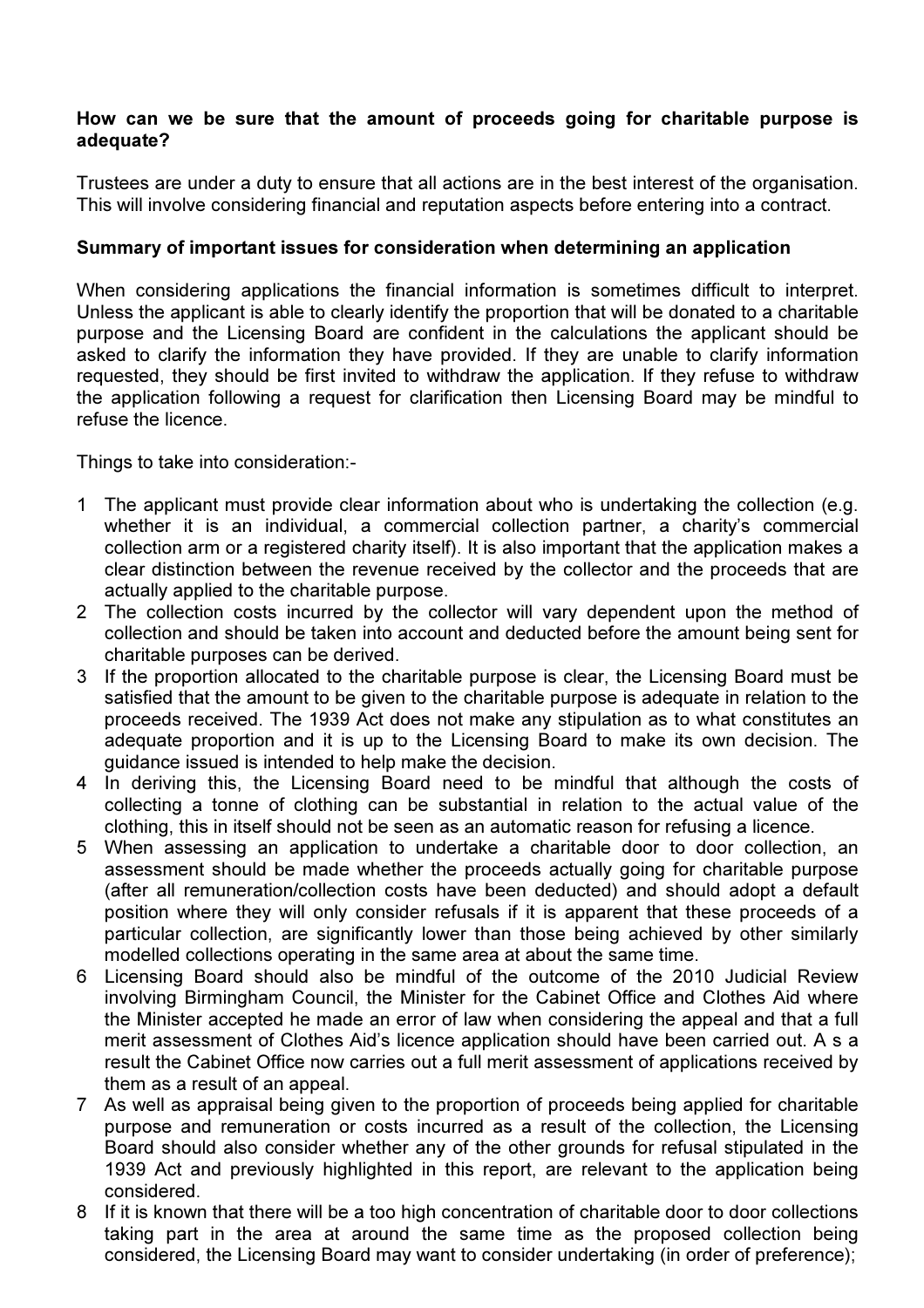Arrange by mutual agreement with the collector to grant a licence to operate a collection on alternative dates;

If this is not possible, make a recommendation to the collector to withdraw the licence application.

A model application form has been devised and it is recommended that this form be used by Licensing Authorities therefore this form will adapted for use for applicants wishing to apply in Rotherham. (Appendix 1)

Attached to this report is a quick checklist (Appendix 2) which has been devised by NALEO, the Cabinet Office and Institute of Fundraising for use by Officers when dealing with an application received and before it is brought to Licensing Board for a decision to be made.

#### Current Appeals to the Cabinet Office

The Cabinet Office are currently dealing with two appeals against the decision by the Council to refuse licences – these are Recycling Solutions North West Limited and Audosta.

#### 8. Finance

Permits for House to House collections in or about the Borough of Rotherham are provided free of charge to applicants. Any relating enforcement and other matters of application processing are financed through the authority's normal budgeting methods.

#### 9. Risks and Uncertainties

Failure to consider each application to the extent that members feel necessary to satisfy themselves they have reached a reasoned decision could lead to inappropriate collections being made within the Borough.

When a licensing authority refuse to grant a licence (or revoke a licence) which has been granted, they shall forthwith give written notice to the applicant or holder of the licence stating upon which one or more of the grounds set out in subsection (3) of this section the licence has been refused (or revoked) and informing him of the right of appeal given by this section, and the applicant or holder of the licence may thereupon appeal to the Cabinet Office against the refusal or revocation of the licence as the case may be and the decision of Cabinet Office shall be final. The time within which any such appeal may be brought shall be fourteen days from the date on which notice is given under subsection (4) of this section.

#### 10. Policy and Performance Agenda Implications

The granting of House to House permits is consistent with the Corporate Plan and community strategy as it ensures the deliver under the themes of a Safer and Fairer Rotherham; also ensuring that the Council continues to maintain its statutory functions and undertakes appropriate enforcement to support the delivery of safe communities in Rotherham.